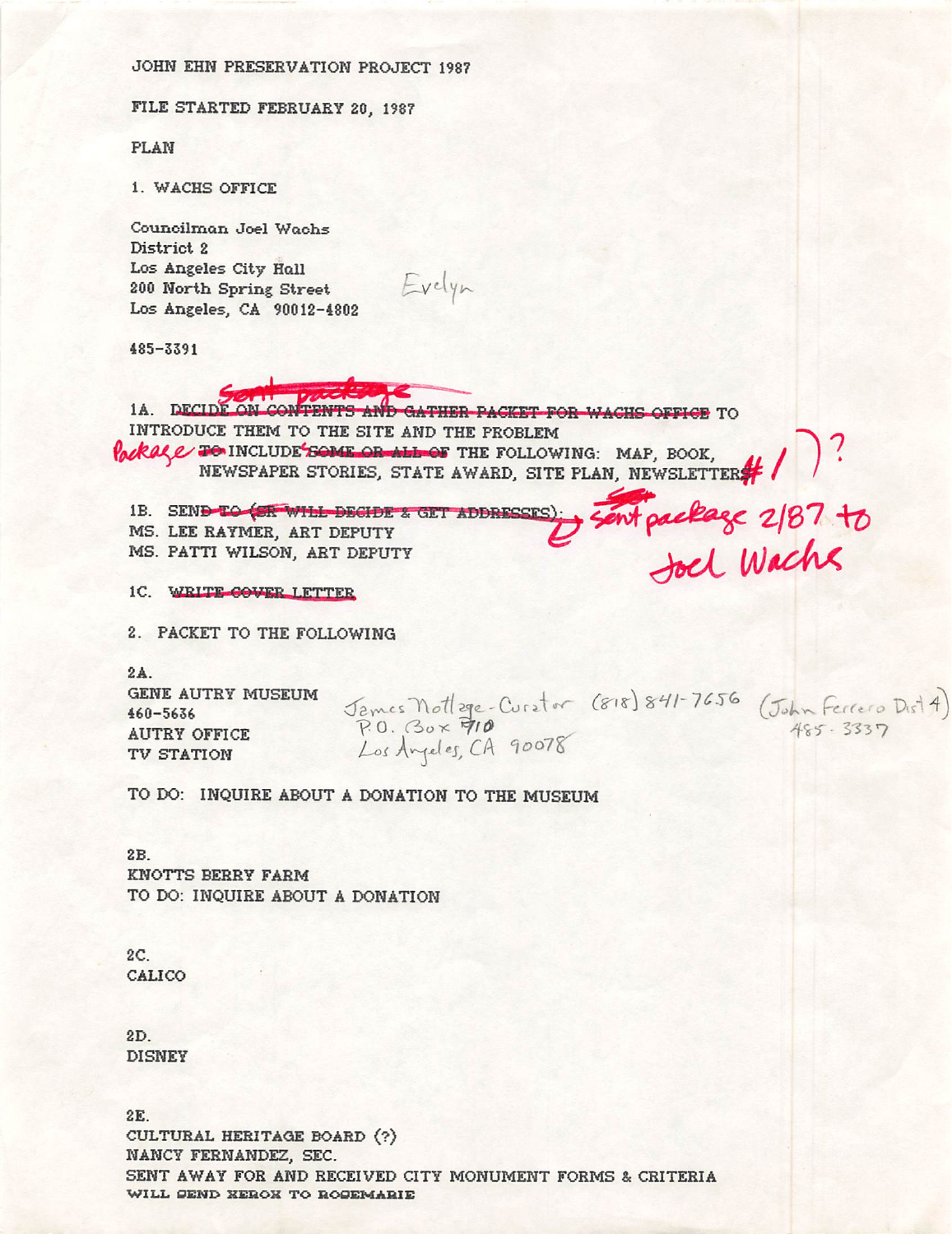- Mark lu,

THE PROBLEM:

John died. In order to pay the inheritance tax, John's family (the heirs to John's estate) must sell 2.6 acres of land. The site. Trapper's Lodge, is located in the middle of the 2.6 acres of land.

The family would like to keep all of John Ehn's work together. Their first choice is to keep everything on sit. They also must consider moving the work. If the work must be moved, they would like to keep everything together and relocate the work in one place that would be accessible to the public. They would consider giving the work to a public institution. Their worst fear is that the work will be sold piece by piece and forever dispersed.

from SR's notes:

Problem-family must sell site-need new home  $2.6$  acres boot hill one lots no current buyer-self-storage interested Environmental Assessment to move sculptures 3-5 months \$600 1 i/2 statues solid 20' biggest sculpture no immediate need to dismember family ok's publicity

statues solid—20' h biggest sculpture

- 1. keep on site
- 2. move everything & recreate
- 3. to keep statues together
- 4. give rest to public institutions
- 5. sold by piece

V ^ e 0 5 . v : : V i

 $8181781 - 1200$ 

1 3 C A • f 3 7 ' V / y ? v / ^ J ( 5 . e \ > I i

/V\c7\v»y g'S'/-'g-S5/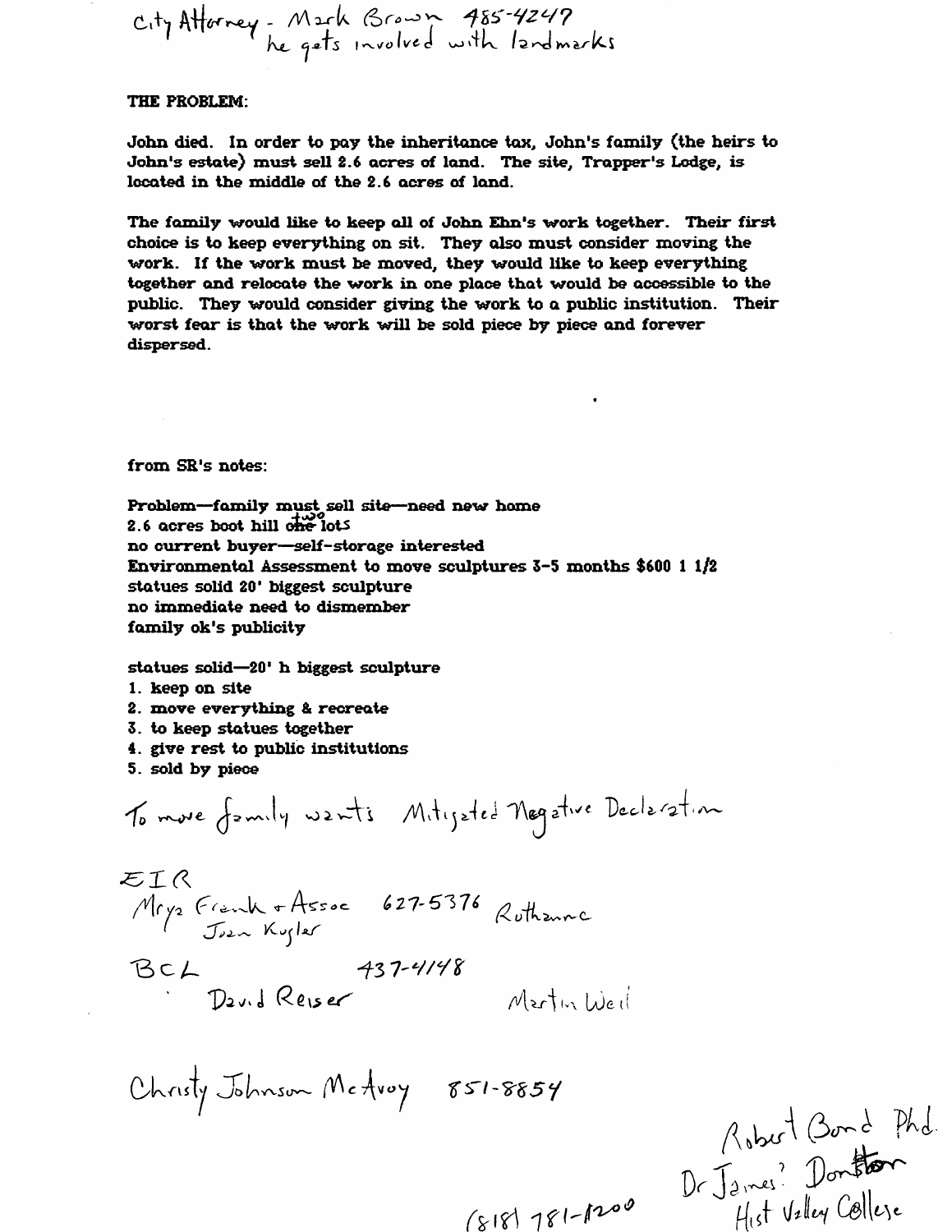We want to introduce you, if you are not already aware of it, to a wonderful artwork and state historic monument in your district. We also want to moke you aware of its potential destruction in 1987.

The front yard of John Ehn's motel in Sun Valley near the Burbank airport provides a mythical history of the Wild West. Old Trapper's Lodge consists of large sculpted characters and of rock and wooden tombstones—often combined in a single image—that John modeled after moving from the East in the 1940's. The statues are vividly painted and the tombstones surrounding plaques vividly inscribed. Inside the motel office  $\arg\theta$  old tools, animal skins, other collected memorabilia (i) d museum quality assemblages. Because @ inheritoire texes the family is being forced assemblages. Because of interience texes the family is being forced to sell<br>a 2.6 acre site which includes to lots which encompres the monument. Cur  $\frac{1}{2}$   $\frac{1}{2}$   $\frac{1}{2}$   $\frac{1}{2}$   $\frac{1}{2}$   $\frac{1}{2}$   $\frac{1}{2}$   $\frac{1}{2}$   $\frac{1}{2}$   $\frac{1}{2}$   $\frac{1}{2}$   $\frac{1}{2}$   $\frac{1}{2}$   $\frac{1}{2}$   $\frac{1}{2}$   $\frac{1}{2}$   $\frac{1}{2}$   $\frac{1}{2}$   $\frac{1}{2}$   $\frac{1}{2}$   $\frac{1}{2}$   $\frac{1}{2}$  California 91352, is a State Historic Landmark \*939. We have enclosed some information about the site including a map, site plan and newspaper articles. SPACES and/or the family would be more than happy to conduct a personal tour for you or your staff.

We hope that you will be able to suggest ways to save s**ji**e. We will call you to further discuss this matter.

Sincerely,

Seymour Rosen Director

cc: Rosemarie Farish, Old Trapper's Lodge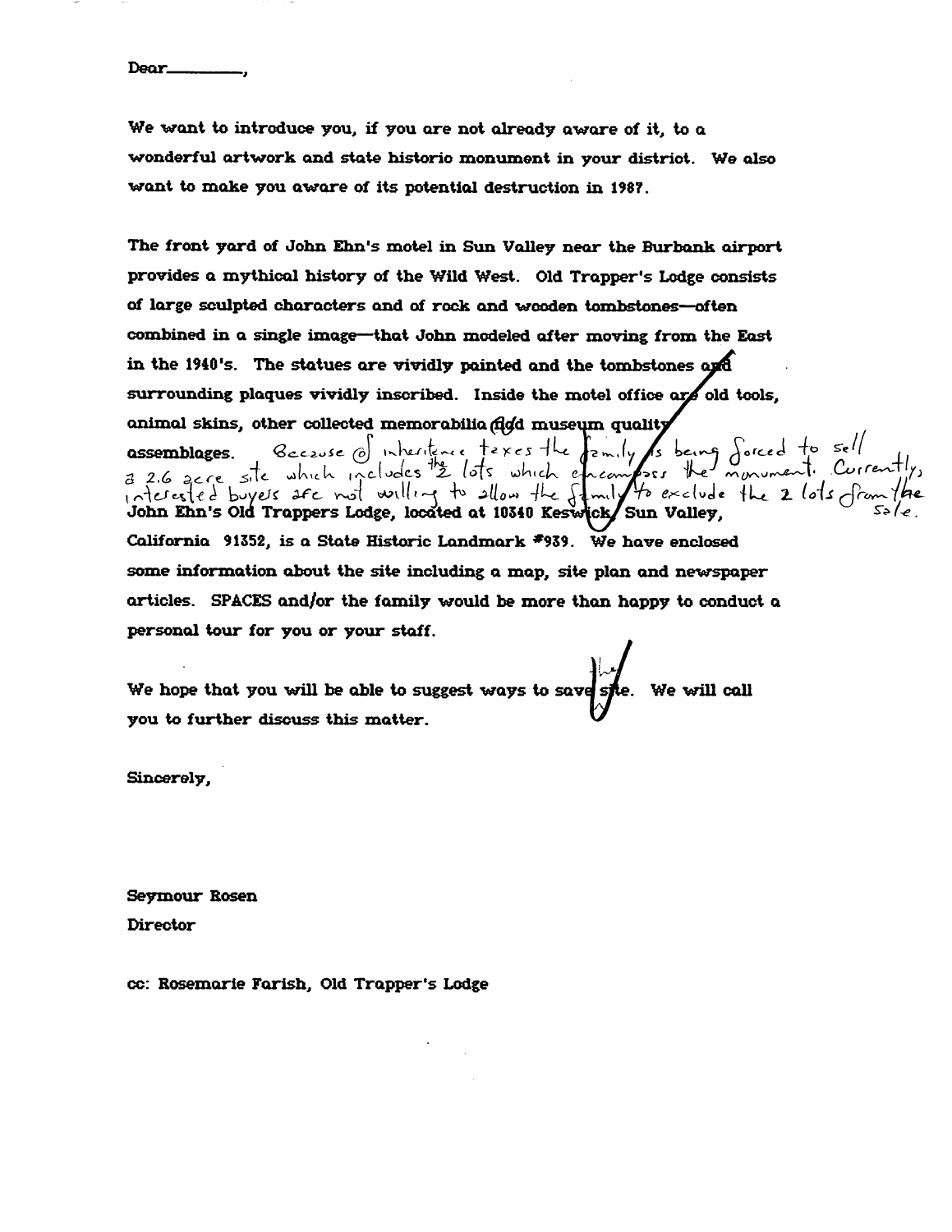|         | SPACES 1804 No. Yan Ness Los Angeles, CA 90028 (213) 463-1629<br>· Potential Sites                                                                                                                                 |                                        |
|---------|--------------------------------------------------------------------------------------------------------------------------------------------------------------------------------------------------------------------|----------------------------------------|
|         | * Knotts Berry Farm Admin Off<br>P0 Box 5002 Buena Park, CA 90620-9985                                                                                                                                             | $(714)827 - 1776$                      |
| $H$ all | Mr. Robin Hill, Dir Design & Planning Department<br>Mr. Tom Kelly, 1853 No Raymond Ave., Anaheim, CA 92801                                                                                                         | $(714)220 - 5232$<br>$(714)971 - 0622$ |
|         | at Knotts - Cartoons of You<br>Roy Rogers Museum - Mr. Roy Rogers                                                                                                                                                  | $(714)821 - 3462$<br>$(619)243 - 4547$ |
|         | 15650 Seneca Road Victorville, CA 92392<br>• 6 Flags Magic Mountain - Mr. Jim Blackie-VP of Maintanence<br>PO Box 5500 Valencia, CA 91355                                                                          | $(805)$ 255-4100                       |
|         | . Disneyland - Mr. Dick Nunis-President Administrative Offices<br>1313 No Harbor Blvd. Anaheim, CA 92801                                                                                                           | $(714)999 - 4024$                      |
|         | · Disney Imagineering Van Roman (in charge of art)<br>● SPACES                                                                                                                                                     | $(818)956 - 7455$<br>$(213)463 - 1629$ |
|         | 1804 No Van Ness Los Angeles, CA 90028<br>· Monterey Peninsula Museum - Jo Farb Hernandez-Director                                                                                                                 | $(408)372 - 7591$                      |
|         | 559 Pacific Street Montery, CA 93940<br>· Museum of American Folk Art - Dr. Robert Bishop-Director                                                                                                                 | $(212)481 - 3080$                      |
|         | 444 Park Avenue South New York, NY 10016-7321<br>· California Institute for the Arts                                                                                                                               | $(805)255 - 1050$                      |
|         | 24700 Mc Bean Parkway Valencia, CA 91355<br>. Otis-Parsons Art Institute - Al Nodal-Gallery Director                                                                                                               | $(213)251 - 0500$                      |
|         | 2401 Wilshire Blvd. Los Angeles, CA 90057<br>. The Cultural Foundation (Art Park) - Madeleine Landry - Director (818) 887-2787                                                                                     |                                        |
|         | 21800 Oxnard - Suite 350 Woodland Hills, 91367<br>• Long Beach State University                                                                                                                                    |                                        |
|         | <b>E</b> Long Beach Museum<br>· Los Angeles Zoo - Dr. Warren D. Thomas, D.V.M., Zoo Director,<br>Los Angeles Zoo 5333 Zoo Drive Los Angeles, CA 90027-1498<br>Ms. Carlotta Giersch-GLAZA or Diana Parris-Secretary | $(213)664 - 1100$                      |
|         | Cal State Fullerton<br>Jim Jenkins - Art Dept. Fullerton, CA 92634                                                                                                                                                 | $T$ $12-1$<br>$(714) - 773 - 3471$     |
|         | • Gene Autry Museum<br>5858 Sunset Blvd. PO Box 710 Los Angeles, CA 90078                                                                                                                                          | $(213)460 - 5636$                      |
|         | Contact: James H. Nottage, Curator<br>· Oakland Museum - Harvey Jones-Curator                                                                                                                                      | $(818)841 - 7656$<br>$(415)$ 273-3401  |
|         | 1000 Oak Street, Oakland, CA 94607<br>. Los Angeles County Museum of Art                                                                                                                                           |                                        |
|         | . Western Hotel in Lancaster-got a call from a woman named Melody who said she is contacting                                                                                                                       |                                        |

Nick Melvllucci? who will call if he is Interested

 $\mathcal{L}$ 

 $8 - 769 - 2663$  *Liplus*  $M$  ary  $L_0$ J"  $\left($ ■'Ifor